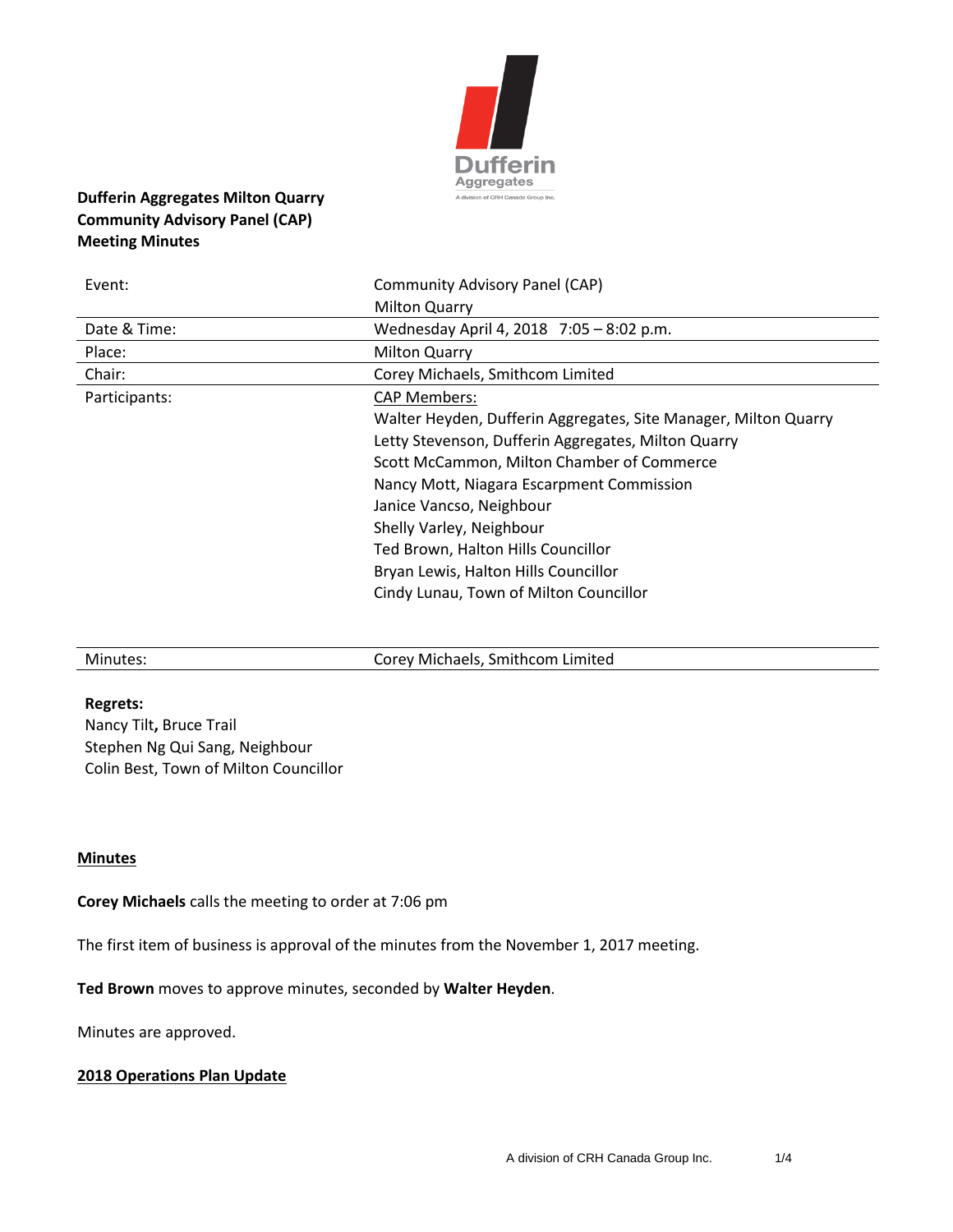**Walter Heyden:** Before we can extract stone, we have to remove the overburden. Will remove in the east cell over 5 years, starting this year. Dirt will be used in rehabilitation area across the west cell. We anticipate starting in the next couple of weeks. This work used to be done in winter but can't be anymore due to the need to achieve specific soil conditions.

There are three areas of extraction. We brought a small portable crusher in to do floor material in January and February. This area will eventually become a lake once reserves have been removed. In the west cell, we are also taking reserves from the floor and north wall. This will also become a lake once reserves removed – there will be no need to pump out. We anticipate starting to fill with water in fall of 2019. The east cell is the active mining area. We will extract from the top bench and south and bottom bench: 3.5 million tonnes in total – January to end of November

We will be shipping from 5:30am to 5pm Monday to Friday, and Saturdays on demand.

In the community, we finished the Darling House trail build, a complete 1.2km accessible loop over 2 years. Clean up day will be April 25, targeting both Sixth Line and Townline Road. Our annual tree planting is on April 28 and our Open Doors / Open House event will be on May 23.

**Bryan Lewis**: I noticed clearing of trees when coming in on the roadway – is that for expansion?

**Walter Heyden**: No, there were four or five massive trees there. One fell close to hydro line, so we had to remove to accommodate the hydro lines.

**Cindy Lunau:** Do you have figures on how much garbage is collected and can you share them with us – so we can combine with our clean up numbers?

**Walter Heyden:** Absolutely, we'll provide you with locations and numbers when available.

#### **Tremaine Road Update**

**Nancy Mott:** Work has started on expanding Tremaine Road north from Steeles. NEC gave expansion permit for portions that fall. The first leg of the project will go from Steeles to #3 Sideroad – there are still some issues to be worked out relating to the interchange with 401. Project is up to a good start so far. Road disruptions can be expected for the next little while.

#### **Discussion on Roundabouts**

**Cindy Lunau:** If you are wondering about the success of roundabouts on major roads, the new roundabout on Highway 7 between here and Guelph is working very well.

**Nancy Mott:** The only comment I've had from relatives visiting is that there are too many signs approaching the roundabouts on Tremaine Roads. Other than that, they seem to be working well.

#### **Open Q&A Session**

**Janice Vansco:** What is Dufferin doing on Tremaine Road by the railway?

**Walter Heyden:** Dufferin Construction was awarded the contract for a project.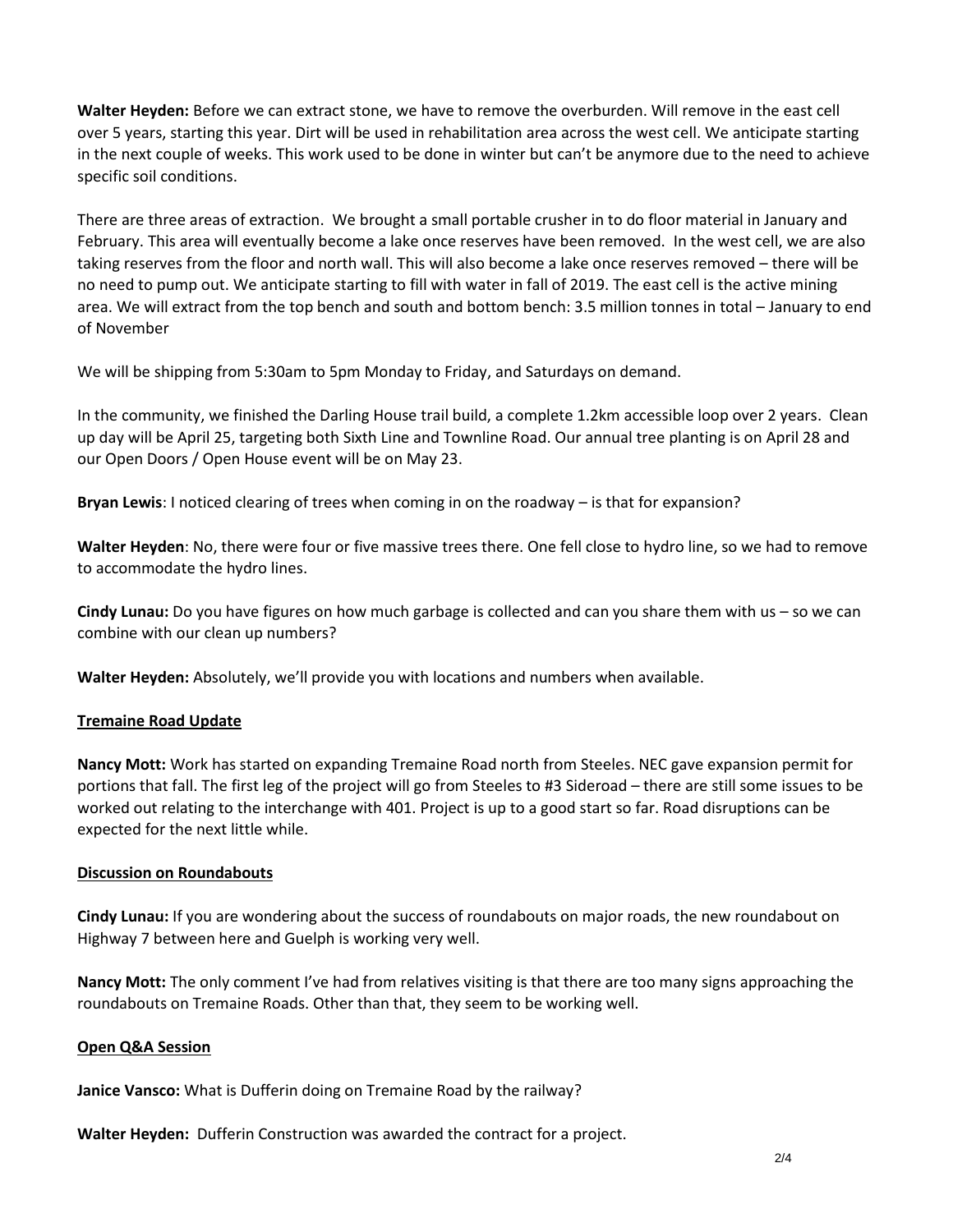**Scott McCammon:** I was browsing the regional website because I was trying to find the status of the interchange project and found some details documenting driveway access and other details.

**Nancy Mott:** Eventually, once this project is done, the current Tremaine Road will no longer be a through road. It will end at the highway but local access will be maintained.

**Walter Heyden:** Some members haven't attended in some time. Should we have a discussion at the next meeting about reviewing the terms of reference and current committee membership?

*Committee agreed to review issue at future meeting.* 

**Bryan Lewis:** Can we schedule in a site tour for the CAP?

**Walter Heyden:** Yes, we can look into doing so at the next meeting.

**Bryan Lewis:** Was there a change in blasting companies?

**Walter Heyden**: Last year we used two companies. Due to some performance issues with a former contractor, we have switched. The same monitoring is in place – the blast monitoring is conducted by another third-party and has not changed at all. We have a monitor on Highway 25 again – we didn't have one for about 2 years after a property changed ownership

**Bryan Lewis:** From a public perspective, nothing has changed other than maybe the colour of the truck/uniform? Should we be informing the public that a new firm is conducting the blasting?

**Walter Heyden**: They wouldn't see any change. The company they would interact with at the monitoring sites has not changed in many years. If there is a need for the monitoring equipment to be changed, they will typically inform the property owner beforehand.

**Bryan Lewis:** How do drivers know what they can and can't do? Won't there be a number of new drivers each season?

**Walter Heyden:** We send out annual notices reminding our customers and vendors of our rules. When new vendors show up, they are provided with our package of rules.

We have largely taken a zero-tolerance policy. If a driver violates these rules, there is a 5 or 7 day suspension from all Dufferin Aggregates sites.

**No other business to discuss.** 

#### **Upcoming meeting dates:**

**May 30, 2018** with a 6 pm start. Include a possible site tour and membership discussion – safety protocol for site tour to be distributed to CAP members.

**October 10, 2018** for the last meeting of the year. Topics TBD.